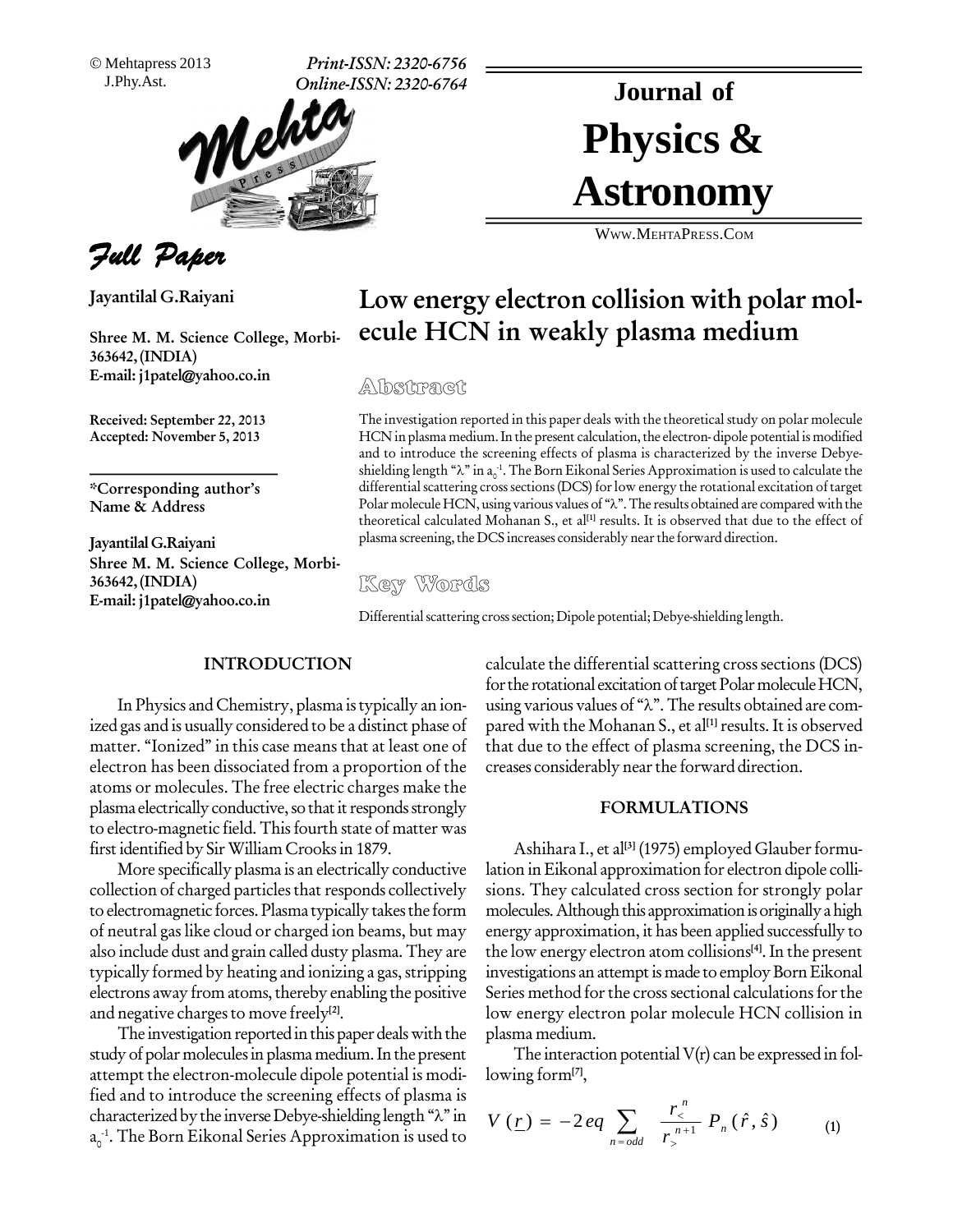$$
V_{SD} = -\frac{D \cdot \hat{r}}{r^2} e^{-\lambda r}
$$
 (2)

Where

$$
\lambda = \left[ 7430 \left\{ \frac{K_B T_0}{n} \right\}^{1/2} \right]^{-1}
$$
 (3)

The screening parameter " $\lambda$ ", which is the inverse of the Debye-Huckel length " $\Lambda_{\rm p}$ " (in meter), characterizes the plasma medium, "n"-is plasma density in m<sup>-3</sup> and  $K_{\rm B}T_{\rm o}$  $-$  is energy in eV., "D" - is dipole moment (in a.u) of the target molecule and "r" is the separation of the projectile electron from the centre of the target molecule<sup>[5,6]</sup>.

Now the plasma screening is applied to the point dipole potential " $V_{\rm pp}$ "- which is asymptotic and holds for r-several times larger than typical target dimensions. Therefore dipole screening potential is a meaningful start, if the Debye-Huckel screening length " $\Lambda_{\rm D}$ " is also several time larger than typical target dimension. For water molecule, the electron charge density goes to zero only near  $r =$ 2.5a<sup>-1[6]</sup> and larger bond length in H<sub>2</sub>O is about 2.8 a<sup>-1</sup>. Thus in that case we may restrict ourselves to say " $\Lambda_{\rm D}$ " > 20  $a_0^{-1}$ , corresponding to which we have restriction  $\lambda$  < 0.05  $a_0^{-1}$ . Further the screening factor  $exp(\lambda r)$  is obtained under the assumption that for screening electrons,

$$
\left|\frac{\text{P.E}}{\text{K.E}}\right| = \left|\frac{\text{V}_{\text{pD}}}{\text{K}_{\text{B}}\text{T}_{\text{o}}}\right| \ll 1
$$

This condition also suggests a large value of " $\Lambda_{\rm p}$ ". According to eq.  $(2)$  and eq.  $(3)$  are suitable for weak plasma. However for the coulomb potential, the Debye-Huckel form of shielding is regained even in to hot and dense plasmas<sup>[5,6]</sup>. In the present case all the same, we can exclude strongly screening plasma for the asymptotic region mentioned here.

The Born Eikonal Series method can be applied to the point dipole potential even at low energies. Initially we attempt same for the first term of Born Eikoanl Series approximation applied to screening dipole potential. The validity of first term of BES for present case is not beyond question; however the plasma screenings slightly alters the range and strength of the dipole potential<sup>[7,8]</sup>.

One of the interesting aspects to be understood is the application of First term of BES method to a thermal and low energy electron molecule collision problem. Consider a molecule in plasma at large distance from the target, the potential due to polar molecule screened by the surrounding plasma may given by eq. (2). Screening dipole potential is used and applied to First term of Born Eikoanl Series approximation to study the differential scattering cross section for polar molecule in plasma medium. The Eikonal Phase shift function  $X(\lambda, b)$  is,

$$
\chi(\lambda, b) = -\frac{1}{ki} \int_{-\infty}^{\infty} V_{SD}(\underline{r}, \hat{s}) dz
$$
 (4)

Substitute eq. $(2)$  into eq. $(4)$ 

$$
\chi(\lambda, b) = -\frac{D}{ki} \int_{-\infty}^{\infty} \left\{ e^{-\lambda r} / r^2 \right\} z dz
$$
 (5)

The n<sup>th</sup> term of scattering amplitude in Born Eikonal Series method is given by.

$$
f_{E_n} = \frac{iki}{2\pi} \frac{i^n}{n!} \int_0^\infty e^{i\Delta b} \left[ \chi(\lambda, b) \right]^n d^2 b \tag{6}
$$

The first term of Born Eikonal Series scattering amplitude is given as follow.

$$
f_{E1} = -\frac{ki}{2\pi} \int_{0}^{\infty} J_{0}(\Delta, b) [\chi(\lambda, b)] b db
$$
 (7)

Assuming the molecule to be rigid rotor point dipole, the first term of BES corresponding to screening point dipole potential calculated for the rotational transition  $(0\rightarrow 1)$  is given by

$$
\frac{d\sigma}{d\Omega}(\theta, ki, \phi) = \frac{4D^2}{3} \frac{kf}{ki} \left[ \frac{1}{\Delta} \left\{ 1 + \frac{\lambda^2}{\Delta^2} \right\}^{1/2} \right]^2 \tag{8}
$$

Where  $\Delta = |\mathbf{k}$ i- kf is the inelastic momentum transfer and ki-is incident momentum of the electron, with the choice of  $\lambda$ '=0, the familiar expression for the electron dipole interaction potential is recovered.

#### **RESULTS AND DISCUSSION**

Low energy electron collision with polar molecules shown fairly large cross-section, have been considerably investigated in theory as well as in experiments. A detailed account on this subject has been given by Itikawa<sup>[9,10]</sup>. However, a practical situation of a polar molecule in a plasma medium has not been investigated so far. We examine the effect of the plasma medium on the collision of low energy electron with polar molecules. We have employed the Debye-Huckel screening model for the present problem. We have taken polar molecules HCN and differential scattering cross section (DCS) are calculated using first term of BES approximation method at incident energies of electron are taken as 0.1 and 0.5 eV. respectively. The specific process studied in rotational excitation transition  $(0 \rightarrow 1)$ .

Itikawa<sup>[9,10]</sup> had compared DCS results using the closecoupling method and the Born method for e-HCL scattering of  $(0\rightarrow 1)$  rotational excitation energy at 1.0 eV. In that case the FBA produced a fairly good agreement with highly accurate close-coupling results for the scattering angle  $\theta$  < 40°, in which angular region of the DCS are quite large. In present problem we have introduced the plasma screening which can change the picture. The First term of BES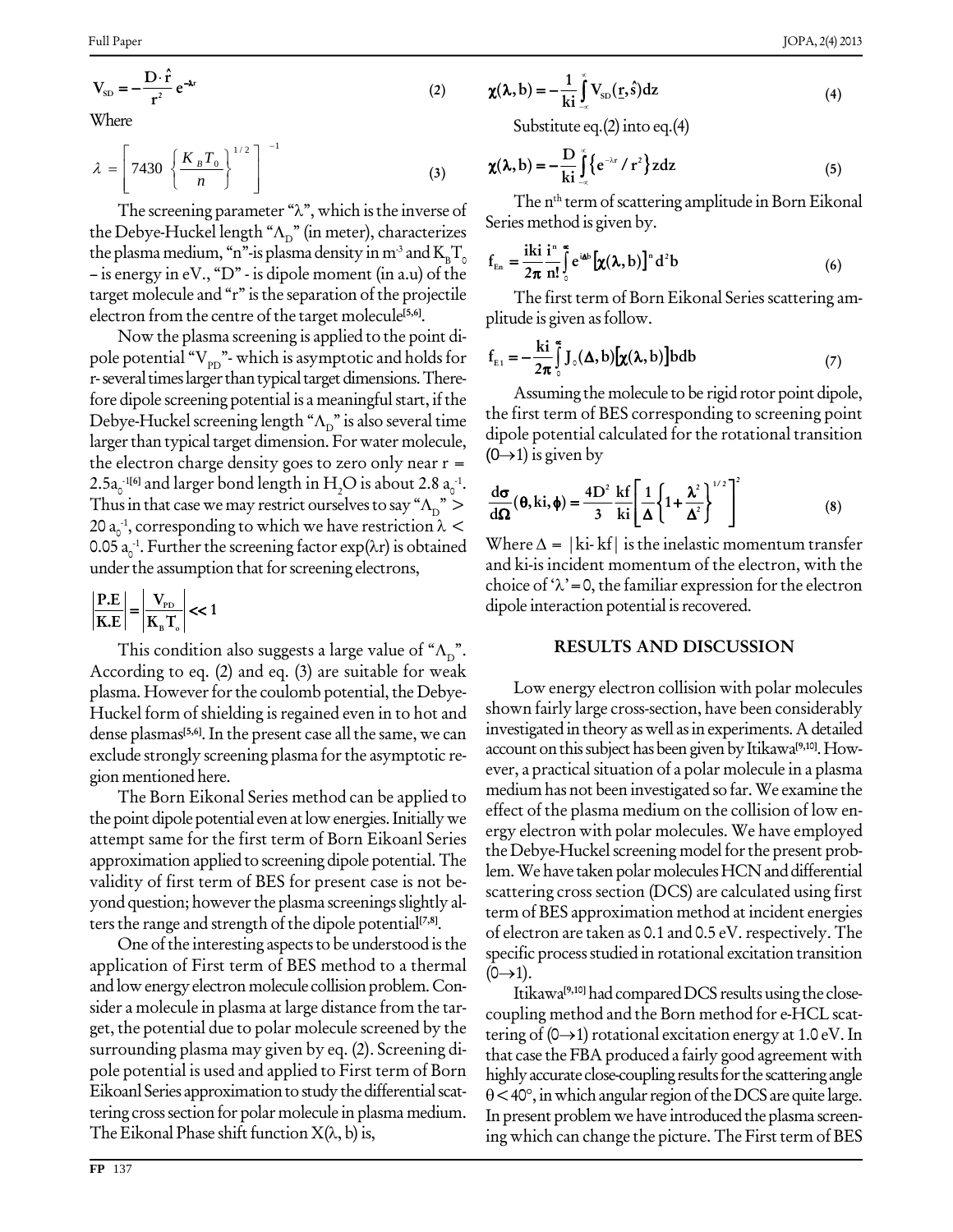results corresponding to various strengths and various incident energy of electron E<sub>i</sub> are discussed. Using the for-<br>mula in eq. (3) and eq. (8), the DCS corresponding to  $\lambda = 0.03$ <br>(0->1) transition are calculated for E<sub>i</sub> = 0.1 and 0.5 eV. re- = 100 a

Full Paper<br>spectively. The screening parameter " $\lambda$ " can be calculated from eq.  $(3)$ , but we have chosen the representative values bectively. The screening parameter " $\lambda$ " can be calcus com eq. (3), but we have chosen the representative v<br>=0.03a<sub>0</sub><sup>-1</sup> and  $\lambda$  =0.05a<sub>0</sub><sup>-1</sup>. Thus  $\lambda$  =0.01a<sub>0</sub><sup>-1</sup> mean spectively. The screening parameter " $\lambda$ " can be calculated<br>from eq. (3), but we have chosen the representative values<br> $\lambda$  = 0.03 $a_0^{-1}$  and  $\lambda$  = 0.05 $a_0^{-1}$ . Thus  $\lambda$  = 0.01 $a_0^{-1}$  means  $\Lambda_D$ <br>= 100  $a_0^{-1}$ .  $\circ$ <sup>-1</sup>.



Figure 1 : Differential cross section of e-HCN at  $E = 0.1$  eV., Triangle line represents present data and square line gives the **values from Mohanana S. [1]**



Figure 2 : Differential cross section of e-HCN at  $E=0.5$  eV., Triangle line represents present data and square line gives the **values from Mohanana S. [1]**